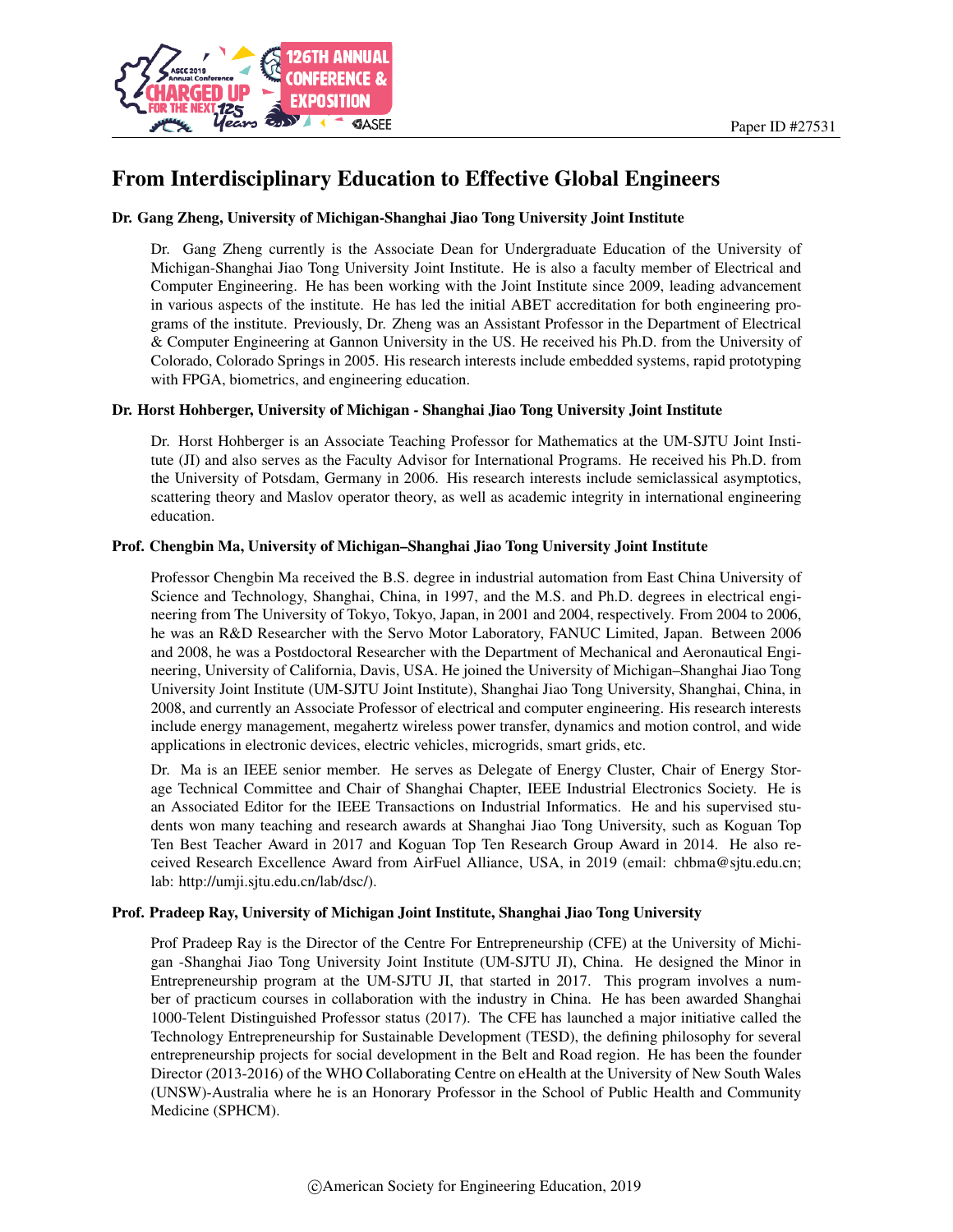# **From Interdisciplinary Education to Effective Global Engineers**

### **Abstract**

This paper presents thoughts, practices, and outcomes of interdisciplinary engineering education within the University of Michigan-Shanghai Jiao Tong University Joint Institute (JI) in China. The JI is an equal-partner collaboration in engineering education between two leading institutions in China and the US, the Shanghai Jiao Tong University (SJTU) and the University of Michigan (UM). The JI offers three engineering programs without having a clear departmental structure from the beginning of its establishment. All courses in mathematics, basic sciences, as well as liberal arts are offered in house by the non-engineering faculty of the institute. This approach has built interdisciplinary education into the very nature of the JI. The interactions between faculty in different disciplines greatly promote an interdisciplinary environment and nourish students' interests in multidisciplinary studies. Interdisciplinary education at the JI is reflected in the curricula of the engineering majors and non-engineering minors, in its creative degree programs, and in the extra-curricular activities. This paper presents data as outcomes of the effort in interdisciplinary education. Some new initiatives such as the Global Degree Pathways program, Center for Entrepreneurship and Center for Interdisciplinary Education are works in progress. Thoughts and experiences with those initiatives are also shared.

### **Background and Introduction**

The partnership between the two universities was evolved from a previously successful pilot program in the School of Mechanical Engineering of SJTU. In 2006, the two universities decided to start a joint institute (college) within SJTU based on the pilot program. The JI was officially approved by the Ministry of Education of China in February 2006. It offers B.S., M.S., and Ph.D. degrees in Mechanical Engineering (ME) and Electrical & Computer Engineering (ECE), and has started a Materials Science & Engineering (MSE) program in 2018. The JI has grown from an unknown college that had difficulty recruiting a sufficient number of undergraduate students to one that is able to attract top students in China with its reputation as a highly competitive and fully internationalized engineering program. The JI is essentially an enclave within a Chinese public university that follows a US educational system. It has been regarded as a special zone and "experimental field" for China's reform effort in higher education. It is recognized in China for its autonomous management system, interdisciplinary curricula, internationalized programs, and faculty engagement in teaching and research.

The goal of the JI is to become a highly reputable institution for innovative global engineering education and research activities. In 2016, both the ME and the ECE programs of the JI acquired ABET accreditation. The JI currently has 1,250 undergraduate students including 177 ME majors, 735 ECE majors, as well as 338 students without a declared major. By far, a 100% of undergraduate placement for totally 2006 graduates has been maintained at the JI. Over 80% of the graduates pursued higher level studies in graduate schools, mainly in the US. Among the students who pursued graduate studies in US universities, over 55% were admitted to the top 10 engineering schools. The students who chose employment after graduation were placed in engineering as well as non-engineering organizations.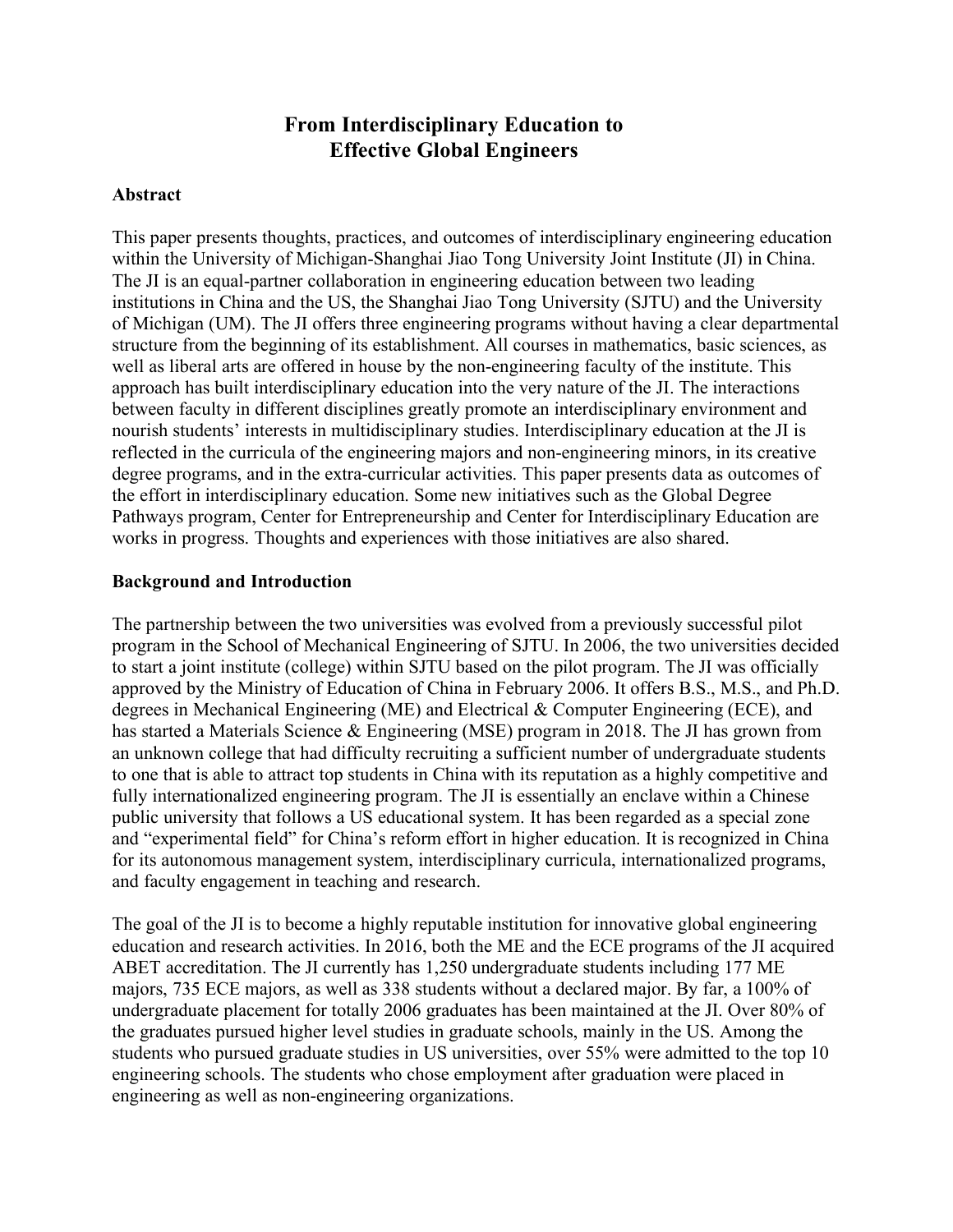Different forms of multi/inter-disciplinary effort have been tried with some successes achieved and lessons learned [1][2][3]. Publications suggest that integrating curricula and organizing activities across disciplines are not easy [4][5]. Yet it is believed that interdisciplinary curricula and activities relate to engineering students' interdisciplinary skill that is defined as "capacity to engage in interdisciplinary thinking, collaboration, and problem solving" [6]. Previous research has revealed the relationship between interdisciplinary activities and success in emerging technology research [7]. Studies have also showed that increased satisfaction and quality of a cross-disciplinary collaboration are achieved when the collaborators are aware of different disciplinary perspectives of the people they are working with [8]. Therefore, it was decided early on that the strategic characteristic of the JI would be its global approach to structural and operational development, leading to a long-term vision of interdisciplinarity. This strategy has been reflected in one of the Program Education Objectives (PEOs): *Within 3-5 years after graduation from the JI, the graduates should be able to apply their creativity and global perspective in their engineering or non-engineering professions*. We use this paper to report to the community our thoughts, practices, and outcomes of the interdisciplinary engineering education at the JI.

#### **Interdisciplinarity in Engineering Curricula**

The curricula of the engineering programs at the JI are enriched with elements beyond technical training. There is a first-year Introduction to Engineering course that allows students to have a taste of engineering in an interesting subject area before they claim a major; the capstone design projects allow the students to join each other again as different majors to form multidisciplinary teams and work on industry-sponsored projects; the Global Multidisciplinary Design Project (GMDP) extends the boundaries of capstone design projects to involve international collaborations; liberal arts courses broaden students' horizon beyond engineering fields and help students to think about engineering problems from different perspectives. The JI offers minors in non-engineering fields including entrepreneurship, data science, and computer science, to provide concentrated studies in the non-engineering fields. Through the engineering curricula, our goal is to train effective engineers with interdisciplinary experience, technical knowledge, innovative minds, a deep understanding of professional ethics, and "soft" skills such as leadership, communication skills, social awareness, etc. Figure 1 illustrates the kind of engineers we want our graduates to be through the interdisciplinary curricula we designed for them.



**Figure 1. Goal of our interdisciplinary curricula**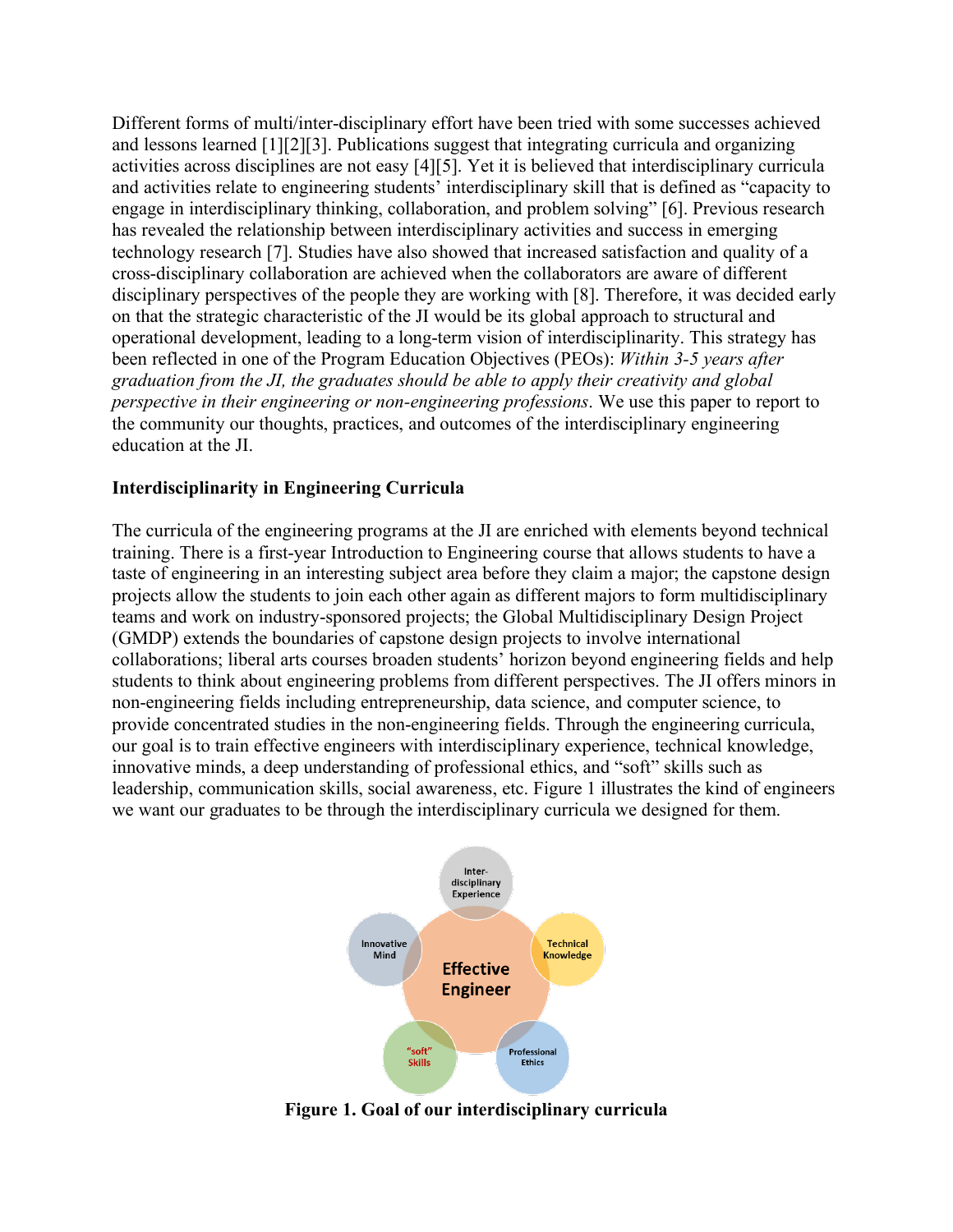### *Multidisciplinary Design Projects*

The freshman students matriculated into the JI do not declare a major until the sophomore year. In the first year, all students take an Introduction to Engineering course where they work in teams on self-proposed engineering design projects. In this course, they go through the entire engineering process from an initial idea to the design to manufacturing and finally to a working prototype. They learn about the skills and knowledge needed for an engineering project, how to communicate with their peers and potential users about their ideas and designs, and what the social impacts of their work might be. The responsibilities in a project are partitioned among the team members based on their interests and skills. This is considered their very first multidisciplinary project experience.

After selecting majors in the sophomore year, students take courses separately in their own programs. They still have the opportunity to take some courses together, in mathematics, mathintensive engineering, physics, as well as humanities and social sciences. In the senior year, the students in different programs once again join together in the capstone design course. This teambased course is designed to embrace the idea of multidisciplinary teamwork in each project, just as in real world industrial settings. The project-oriented course allows senior students to bring together their knowledge and perspectives from different majors to tackle engineering design problems. The capstone projects are team based. Each team typically consists of 5 students, with 3-4 from the ECE program and 1-2 from the ME program. The MSE program has not produced any senior students yet. Figure 2 shows the number of students participating in the capstone design course at the JI in each academic year since 2010 when first cohort of graduates were produced. Because there is no departmental structure within the JI, intermingling of the students from different programs presents no problems at all.



**Figure 2. Number of students participating in the capstone design course**

Almost all of the capstone design projects are proposed by multi-national or local companies, and financially and/or technically sponsored by the companies. The proposed projects are carefully reviewed and selected by a group of faculty in charge of the capstone design course to sort out projects that demand knowledge of multiple engineering disciplines including ME, ECE, and Computer Science. The course is cross-listed for two different programs (ME and ECE) with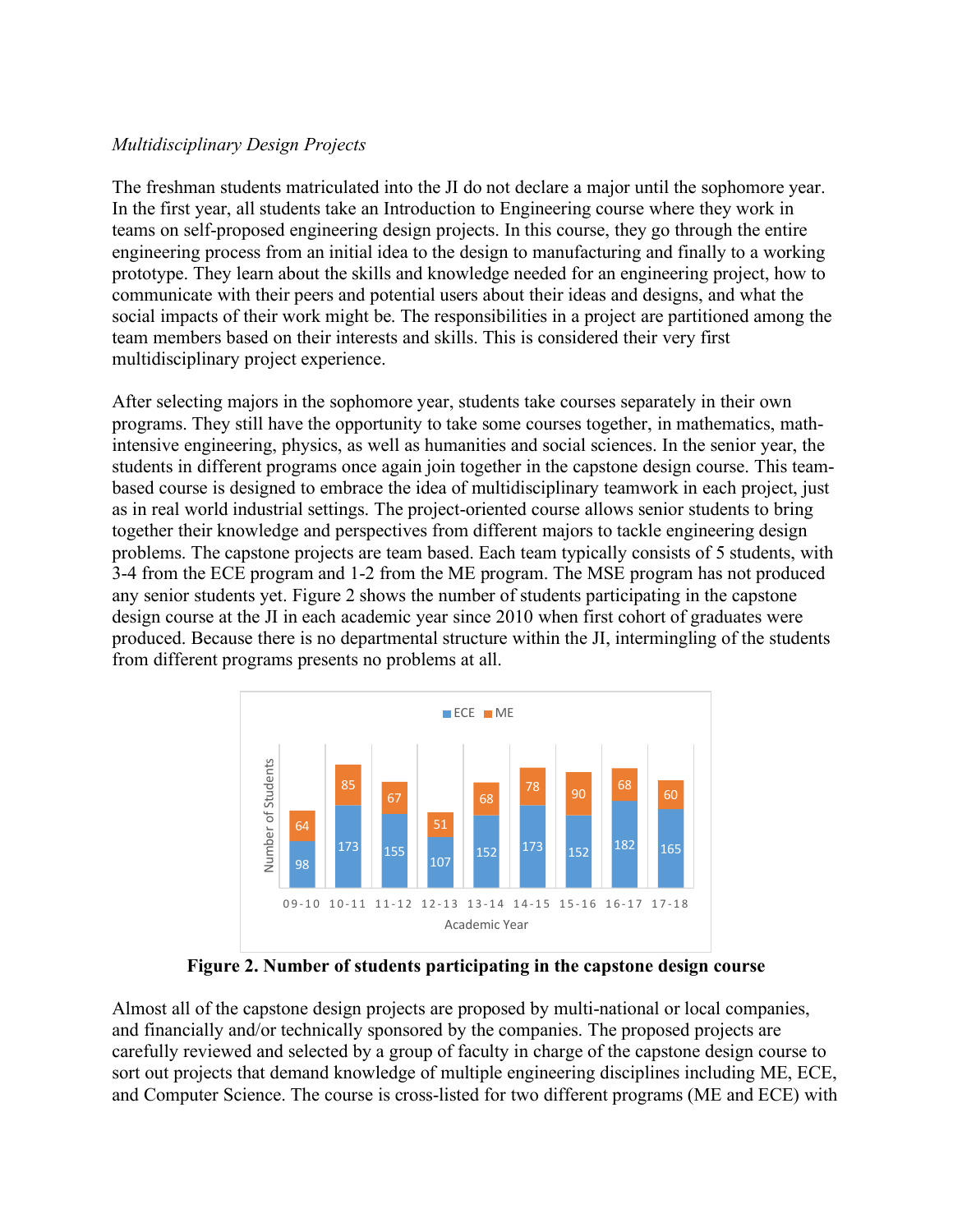two separate course codes to facilitate the mixing of the students. Through the open-ended design problems, students learn how to approach such problems in a systematic way and how to use the engineering knowledge and skills acquired from various courses to tackle the technical issues. In addition, students are exposed to topics related to professionalism, ethics, entrepreneurship, environmental sustainability, etc. All these happen in a 4-credit course in one semester.

#### *Global Multidisciplinary Design Project (GMDP)*

To enhance the education of the students in the UM and the JI in unique ways, a Global Multidisciplinary Design Project (GMDP) course was introduced in 2016. This course consists of a two-semester long project with teams composed of students with different majors from both the College of Engineering (CoE) of the UM and the JI. There are typically 5 to 6 students on each team with 2-3 students from the UM and 3 students from the JI. A single multi-national corporate sponsor is selected in each year to provide real-world engineering problems for the teams to work on using different approaches. During fall semester, the UM students study in China for one semester and work together with their teammates of the JI as well as the technical mentors from the headquarter in the foreign country and/or the China branch of the sponsoring company. The teams follow through a design process similar to the one adopted in the senior capstone design course. They devise a solution to the engineering problems under supervision of the JI faculty members and design and implement a prototype at the end of the fall semester. The sponsoring company evaluates and provides feedback on the preliminary designs of the teams.

In the following winter semester of the UM, the teams are split geographically from January to March. The UM students return to the US while the JI students remain in China. The students continue working remotely, thereby simulating the global working environment of multi-national companies. This is partially because the JI has a longer vacation in the winter time until late February due to the Chinese New Year holiday. During this winter break, students from the JI and the UM students receive technical advice from the sponsoring company and refine their designs based on the feedback from the sponsoring company under supervision of a CoE faculty member. In the last month of the UM's winter semester (March-April), the JI students travel to the US and reunite with their teammates on the UM side. They work together to create the final delivery and participate in the Design Expo at the CoE of the UM. The JI students receive 2 credits for their effort in the second half of the project.

It is desired that the sponsoring company has offices and facilities in both China and the US in order to provide local technical support. In 2016-2017 and 2017-2018 academic year, the sponsoring company was General Motors. In the current (2018-2019) academic year, it is Bosch. In the Fall 2016 semester, six UM students studied at the JI and worked on the GMDP projects with nine students of the JI in 3 teams. In Fall 2017, five UM students participated in the GMDP program and formed 2 teams with six students from the JI. In Fall 2018, six UM students and six students from the JI formed 2 teams and have successfully completed the first phase of the program when this report is written. The UM students have majored in mechanical engineering, electrical engineering, and computer science  $\&$  engineering in the UM. On the JI side, both ME and ECE students have participated in the program every year. The project topics provided by the sponsoring companies were real engineering problems that the companies have been trying to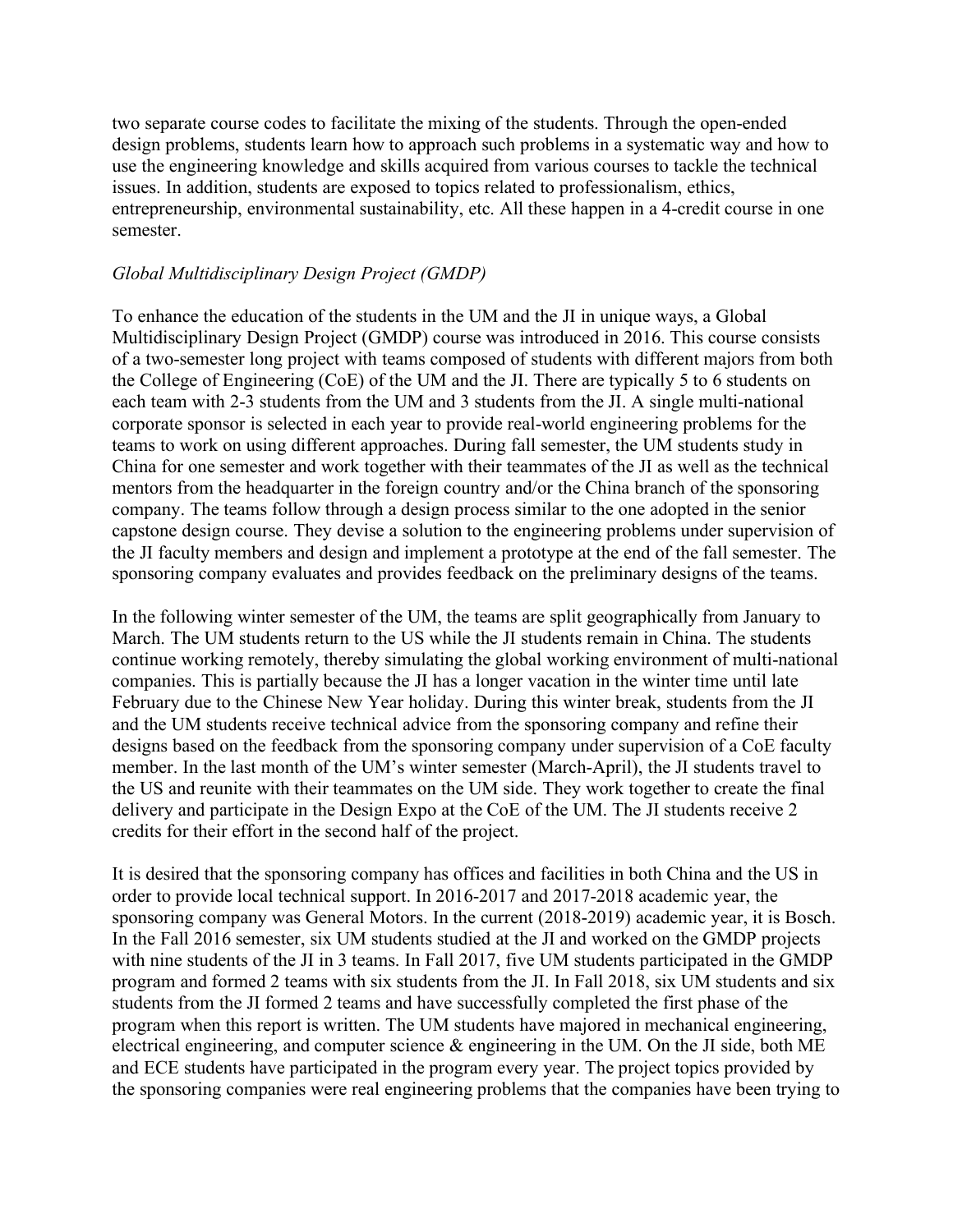solve. The companies were very satisfied and highly appreciated the solutions that the students developed in the GMDP program. The program has also been well liked by the students on both sides.

Challenges for this kind of program include: 1) attracting US students to study in China for an entire semester while working on the projects; 2) financial and organizational challenges for Chinese students' one-month trip to the US during the regular spring semester of typical Chinese universities; 3) attracting students with diverse engineering background to form teams for the projects; 4) recruiting a multinational company that is able to provide technical support on the same project in different locations. While we are aware that all of these factors represent challenges to the sustainability of the GMDP program, we see special features of the JI that contribute to the success of the program so far and in the future. These features are discussed as follows:

- 1) The beauty of the GMDP program is its multidisciplinary nature in a cross-national setting. Therefore, being able to attract students from the US to spend an entire semester of time in China is crucial. The JI's curricula were modeled after those of the corresponding programs of the UM. Many courses offered at the JI are equivalent to the corresponding UM courses, and the credits can be transferred to the UM. In our GMDP program, the semester when the US students study in China is Fall semester. It has been suggested by our US partner universities that the students usually are reluctant to attend study abroad programs during the regular semesters because they are afraid of missing important courses. In our case, a long list of transferable courses offered in the Fall semester assuages this concern. The UM students are able to take certain courses required by their own degree programs along with the GMDP projects.
- 2) In a typically Chinese university, the Spring semester runs from late February to the end of June. Sending students to the US for an entire month of time would be challenging. However, the two major semesters of the JI are Fall and Summer. The Summer semester runs from mid-May to early August. The Spring term at the JI (late February to late April) is a minor term and resembles the concept of the summer term in many US universities that adopt a semester system. Senior students are not required take any courses in the Spring term. Another logistic issue is financing. It is not easy for the students to cover the one-month cost while they are in the US. To get the program running, both JI and the UM set aside a scholarship to help those students in this program who are financially challenged. To make the program more attractive, the JI also recognizes the first part of the GMDP project as a capstone design experience that satisfies the corresponding Bachelor's degree requirement, and at the same time grants extra credits for students' effort in the second part of the GMDP project.
- 3) Attracting students with different engineering background to work on the same project makes this collaboration multidisciplinary. However, accommodating the students in the same school working on the same project is non-trivial in typical Chinese universities. The preexistence of multidisciplinary capstone design projects and blurry to non-existent departmental structure at the JI certainly helped. In typical Chinese universities, the disciplines are separated in individual schools. For instance, there are School of Mechanical Engineering and School of Electronic Information and Electrical Engineering within SJTU. It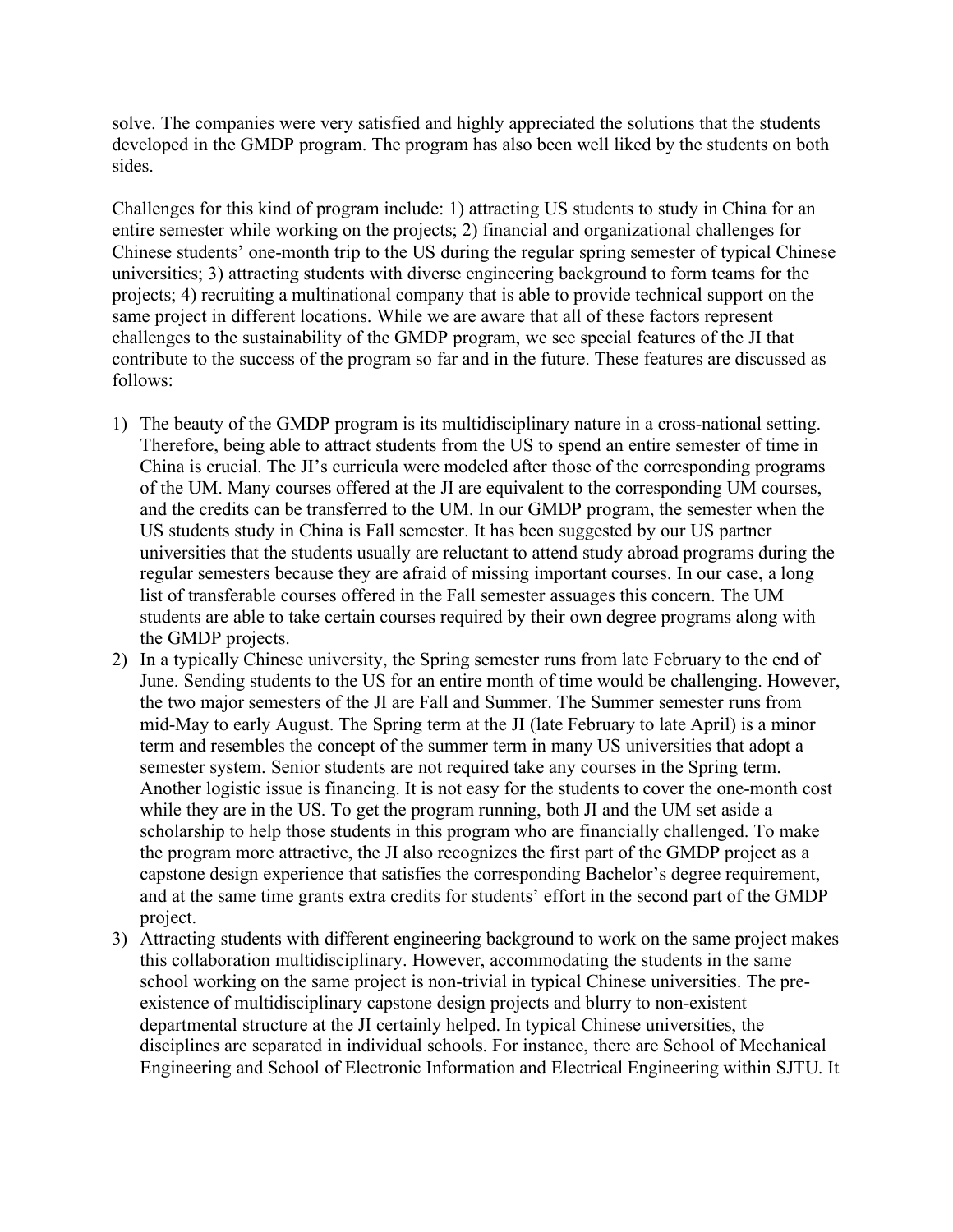would be difficult for any of those schools to host the students and offer courses for them to take.

4) Each team works on the same project in the first and second phase of the program but in different countries. It is preferred that the sponsoring company is able to provide technical support and design outcome evaluation in both countries. Finding a multinational company able to support suitable multidisciplinary engineering projects can be difficult. It requires strong connections and pre-existing collaborations between the universities and the industrial partners to make it happen.

# *Minors*

At the beginning of the JI's establishment, the engineering curricula were predominantly technical. Some flexible elective credits were required for general education, but only a very limited number of non-engineering courses was offered. As a result, students took technical courses to fulfill the flexible elective requirements. From 2010 to 2016, the JI was able to increase the size of its non-engineering faculty and started offering more non-engineering subjects, such as history, philosophy, literature, German language, business, management, entrepreneurship, economics, political science, mathematics, physics, statistics, computer science, etc. These courses give students a deeper understanding of the human society as well as their social responsibilities as future engineers. They also help students to develop an ability to view engineering problems from different perspectives. It was commented upon by employers in various fields that students who graduated from the JI have interests and experience in both engineering and non-engineering fields and that they were more competent and welcomed.

However, it was also observed that many students took those elective courses in a scattered manner even if they did want to focus their interest and explore more in certain non-engineering areas more deeply. Students did not receive effective information about what courses to take unless they actively sought advices from the relevant faculty members. In Fall 2016, the JI created the first minor, the Minor in Entrepreneurship, to provide a focused study in a nonengineering area and to encourage students to learn practical skills that may help translate their innovate ideas into real impact. This part of the curriculum change is shown in Figure 3. The minor requires a minimum of 15 credits of courses, including:

- Core (required) courses (5 credits)
	- Entrepreneurship Basics (3 credits)
	- Managing a Business (2 credits)
- At least 6 credits of Practicum from the following:
	- Capstone Design Projects (4 credits)
	- Intrapreneurship (3 credits)
	- Mobile Applications for Entrepreneurs (3 credits)
	- Technology Entrepreneurship (3 credits)
- At least 3 credits of Elective courses selected from the following list
	- Leadership and Management (3 credits)
	- Branding and Brand Management (2 credits)
	- Advanced Branding and Brand Management (2 credits)
	- E-Business Management (3 credits)
	- Introduction to Social Entrepreneurship (3 credits)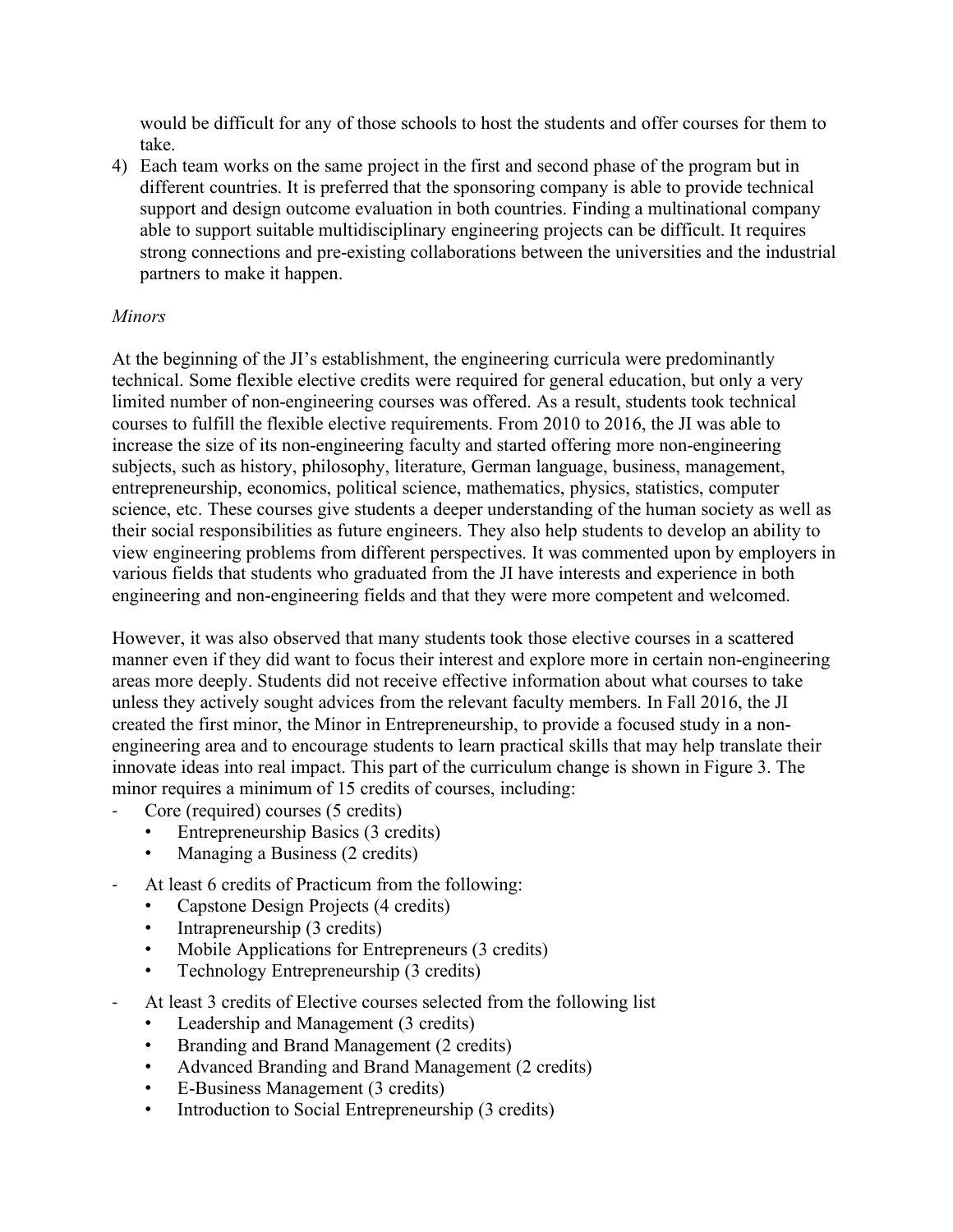

• Business and Natural Environment (3 credits)

**Figure 3. Curriculum change driven by interdisciplinary education**

The minor was open to the JI students that have declared a major and are in good academic standing. If planned well in advance of the senior year, the program should not add to the credits required for a Bachelor's degree at the JI. A certificate for the Minor is issued to the students when they receive their B.S. degree. So far, 11 students have graduated from the JI with a Minor in Entrepreneurship and the number is increasing rapidly.

For the similar purpose, the JI created two more minors, the Minor in Data Science and the Minor in Computer Science (for students with an ME major only), in 2017. The courses and credits required for Minor in Data Science include:

- Core (required) courses (8 credits)
	- Probabilistic Method in Engineering (4 credits)
	- Bayesian Data Analysis (4 credits)
- At least two courses from the following list:
	- Applied Regression Analysis using R (4 credits)
	- Introduction to Machine Learning (4 credits)
	- Data Mining (4 credits)
	- Artificial Intelligence (4 credits)
	- Random Processes (4 credits)
	- Methods and Tools for Big Data (3 credits)

The courses and credits required for Minor in Computer Science include:

- **Prerequisites** 
	- Calculus II (or equivalent)
	- Introduction to Computer and Programming
- Core (required) courses (12 credits)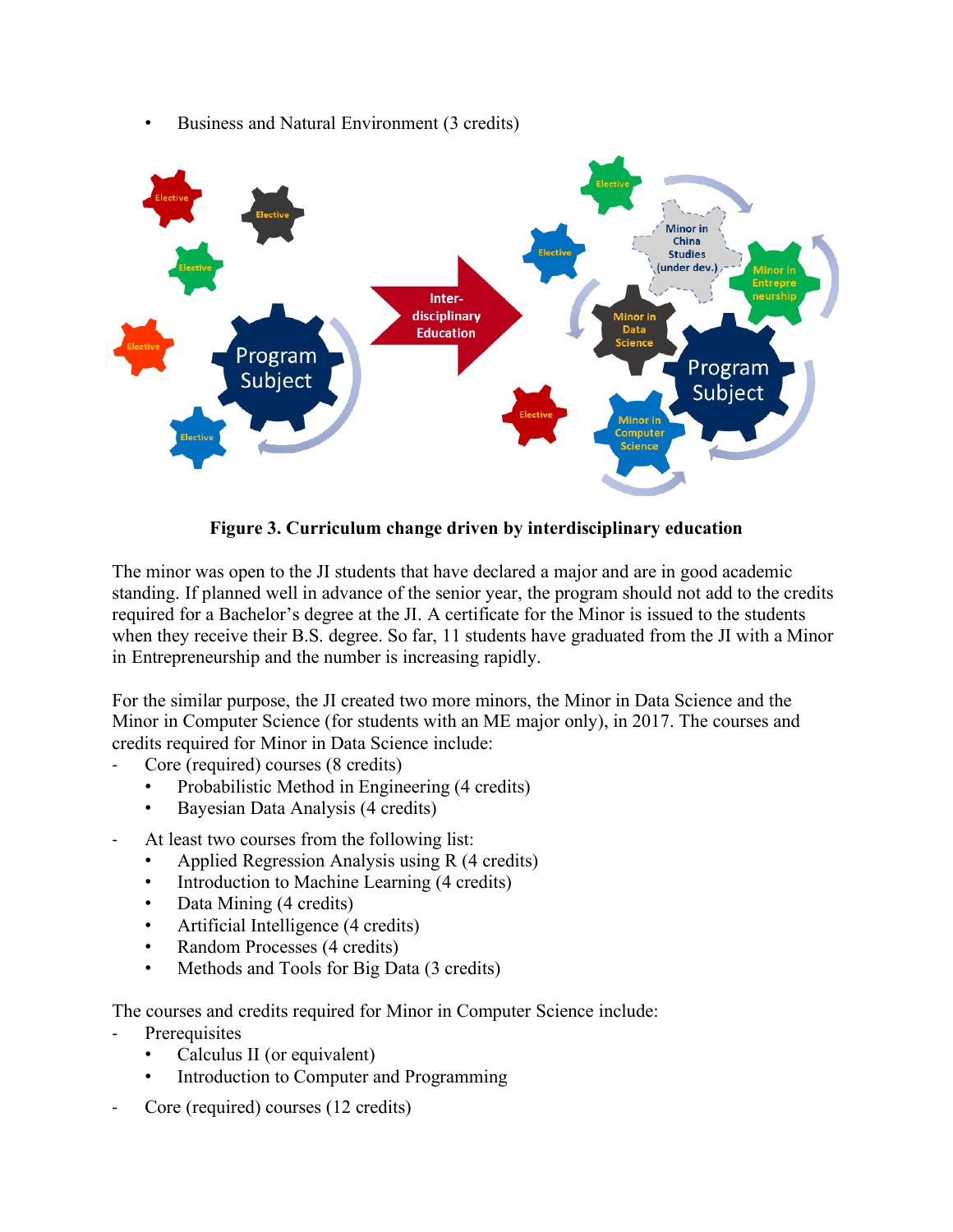- Discrete Math (4 credits)
- Programming and Introductory Data Structure (4 credits)
- Data Structures and Algorithms (4 credits)
- At least 3 credits of Elective courses from the following list
	- Introduction to Machine Learning (4 credits)
	- Introduction to Cryptography (4 credits)
	- Introduction to Algorithms (4 credits)
	- Introduction to Operating Systems (4 credits)
	- Compiler Construction (4 credits)
	- Data Mining (4 credits)
	- Web Systems (4 credits)
	- Interactive Computer Graphics (4 credits)
	- Introduction to Artificial Intelligence VE493
	- Advanced topics in AI

#### *Winter Study Abroad Program*

The JI's winter break is much longer than that of typical US universities, lasting from Christmas to the end of February. During the winter break, the JI offers students a variety of study abroad opportunities in Europe, Asia, Australia, and America. These short-term winter study abroad programs are intended to give JI students opportunities to study subjects outside their majors while experiencing different cultures overseas. They are typically designed to take 3-5 weeks. Students may also transfer back a number of credits depending on the program, currently ranging from 2 to  $12$ .

| Location             | Course Areas                           |
|----------------------|----------------------------------------|
| Argentina            | Data analysis, language and culture    |
| Australia            | <b>Engineering Acoustics</b>           |
| Canada               | <b>Business Studies</b>                |
| France               | Project management, language           |
| Germany              | Language and culture, mechanical       |
|                      | engineering, programming, business     |
| Japan                | Language and Culture                   |
| Russia               | <b>Electrical Engineering</b>          |
| Spain                | Machine learning, language and culture |
| United Kingdom       | Humanitarian engineering               |
| <b>United States</b> | Robotics                               |

#### **Table 1. Winter Study Abroad programs at the JI**

The winter study abroad programs have been very popular with students, especially freshman and sophomore students. They consider this a good chance for them to be exposed to engineering and non-engineering subjects as supplements to their engineering studies. The number of students attending the winter study abroad programs has experienced rapid growth, as shown in Figure 4.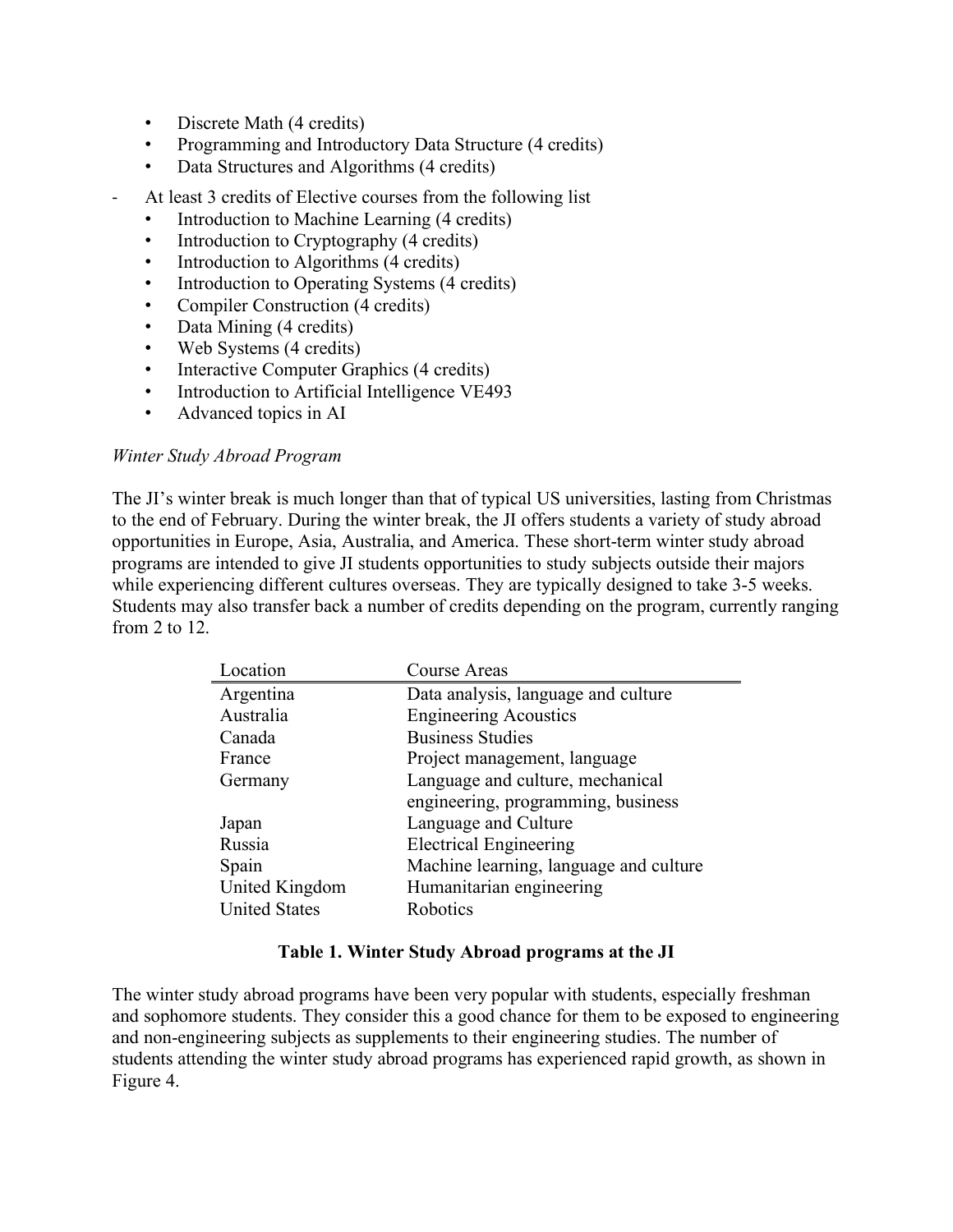

**Figure 4. Number of students attending the winter study abroad programs**

# **Interdisciplinarity in Creative Degree Program**

In addition to the regular degree programs, the SJTU-UM partnership and its internationalized system give the JI good opportunities to offer creative degree programs. The dual-bachelor's degree (DD) program allows JI students to pursue two undergraduate degrees in two different but closely related engineering or science disciplines at the JI and UM within just 4 years of time. The global degree pathways (GDP) program creates pathways for the JI students to have an integrated BS/MS study experience whereby they are able to earn a Bachelor's degree from the JI and a Master's degree in engineering or non-engineering disciplines from a global partner university.

# *Dual-Bachelor's Degree (DD) Program*

This program is designed to allow a student entering the JI's undergraduate program to earn a Bachelor of Science degree from the UM and a second B.S. degree from the JI in two different disciplines. It offers students of the JI a high-quality multidisciplinary education and an enriched international experience. In the fall semester of the sophomore year, students who are interested in the dual-degree program apply for transfer admission to the UM. Usually, about one hundred sophomore students are admitted to the dual-degree program every year. These students may choose to study in one of the nineteen engineering programs of the CoE or alternatively, mathematics or physics in the College of Literature, Science, and the Arts (LSA) in their junior and senior years for a Bachelor's degree at UM. During the first summer semester after these dual-degree students go to the UM, they may choose to return to the JI to complete courses required for the bachelor's degree at the JI. They will come back to the JI to complete the senior design and other requirements for their SJTU degrees in the second summer semester. This has been a very popular option among the JI students from the outset and remains a powerful recruitment tool for the JI.

After completing each university's requirements, students will receive a B.S. Degree from the UM, the Graduation Diploma from the Ministry of Education of China, a B.S. Degree Ordinance from the SJTU, and a Study Certificate from the JI jointly granted by SJTU and UM.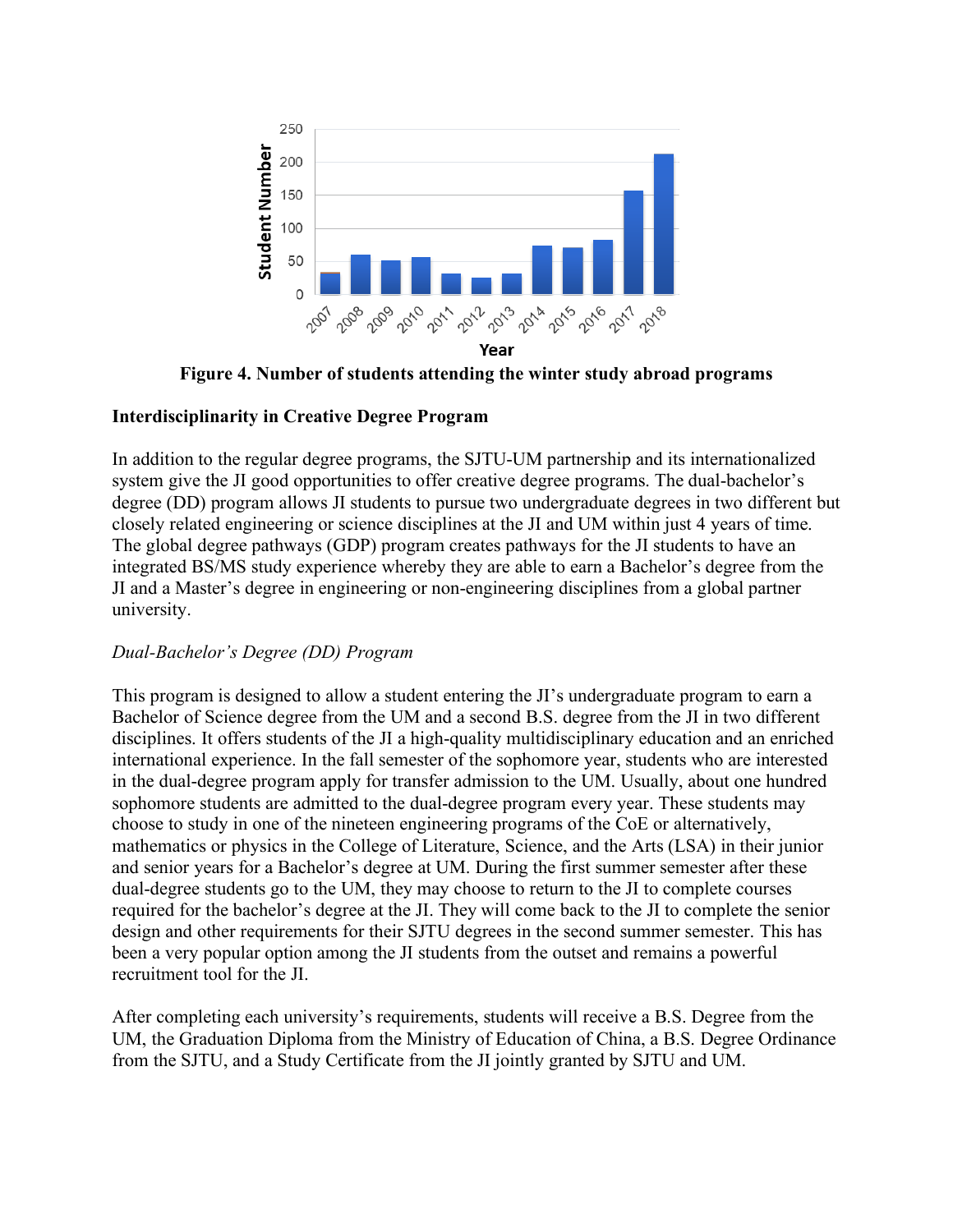### *Global Degree Pathways (GDP) Program*

In the spirit of innovation, the JI offers a Global Degree Pathways (GDP) program that allows the undergraduate engineering students to seek further development in and beyond engineering, with a more direct, simple and accelerated way. The GDP program offers a pathway that allows students to get a Bachelor's degree in engineering at the JI and a Master's degree in an engineering or non-engineering discipline at a global partner university, as shown in Figure 5.



**Figure 5. Global Degree Pathways program of the JI**

Students of the JI usually apply in their junior or senior years depending on the different GDP program application timelines. A typical GDP program is a 5-year program with the combination of 3.5+2 or 4+1 years of study at the JI and its partner, respectively. The program generally involves some modest double counting of credit in accordance with the academic policies of the governing schools and colleges. Students participating in the GDP programs may be offered a provisional admission to a Master's program in as early as their junior year of study. Some GDP programs allow students to study graduate-level courses in a global partner university in the senior year of study for one to two semesters. Because of the special semester system of the JI, the summer semester (mid-May to early August) allows these students to come back to the JI and complete the rest of the BS degree requirements including the capstone design. After graduating from the JI, the students will return to the global partner university and continue their Master's study.

Presently, the JI has signed GDP agreement with the UM, UC Irvine, North Carolina State University, Stony Brook University, Trinity College Dublin, and KTH (Sweden), offering MS degrees in a variety of engineering disciplines, engineering design, management, applied statistics, data analytics, user experience and design, as well as environment & sustainability. Most of the collaborations favor the combination of 3.5+2 years of study. From the beginning of the JI, a sequential undergraduate-graduate study program with the UM CoE in the form of 4+1 format has existed as the sole GDP program until KTH joined in 2015. Since 2016, when we started investing effort in developing more GDP programs with other schools of UM and other global partner universities, we have had over 70 students participated in the GDP programs. In this current academic year, over 80 junior students are applying for participation in the GDP programs.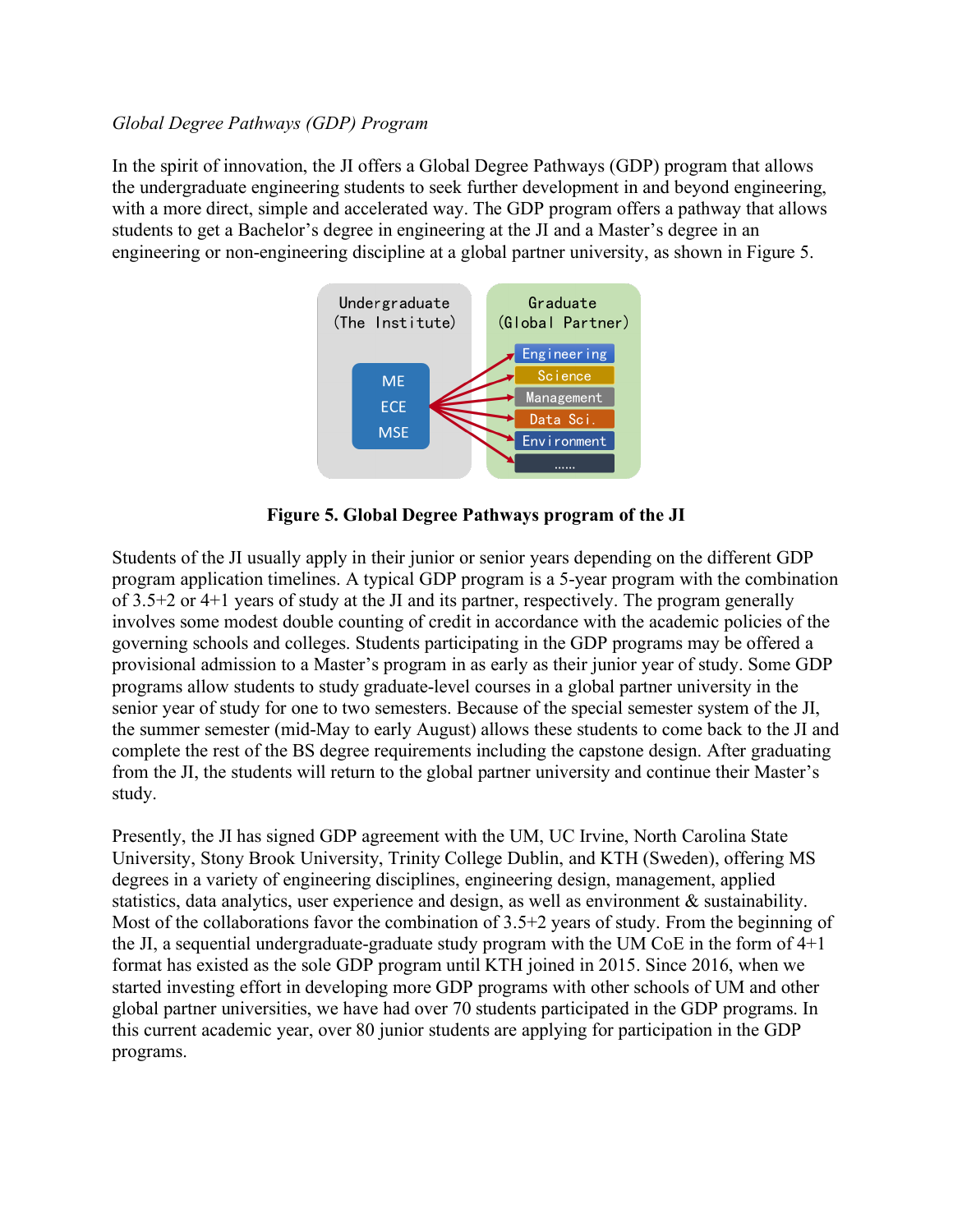The GDP program is beneficial to both the JI and the partner universities. Figure 6 shows the placement summary for all graduates of the JI from 2010 to 2018. Over 80% of the students chose graduate studies in the US, China or other countries. Out of the students who pursued graduate degrees in the US, the majority entered top 20 engineering graduate schools. The GDP program provides a fast track to a graduate program in the partner universities which is transparent and foreseeable for students even when they enter the JI in their first year. Being able to take some graduate level courses in a discipline area of interest in the senior year allows the students to learn better about the discipline, the graduate school, as well as what graduate study is like before making a commitment. Furthermore, the JI has been able to recruit the most elite students in China into its undergraduate programs. From the perspective of the global partner universities, these students are the main target group for their graduate programs. The GDP program is a good channel for the universities and their faculty to evaluate the students more thoroughly before officially admitting the students to a MS program or potentially a PhD program. This program is still a work is in progress. Further results will be reported back to the community in the future.

| Placement Summary (2010 - 2018) |      |        |  |  |
|---------------------------------|------|--------|--|--|
| Number of Graduates             | 2006 |        |  |  |
| US Graduate Schools             | 1372 | 68.39% |  |  |
| *US Top 10 Eng. Grad. Schools   | 756  | 55 10% |  |  |
| *US Top 20 Eng. Grad. Schools   | 1062 | 77 40% |  |  |
| Other Int'l Graduate Schools    | 115  | 5.74%  |  |  |
| Chinese Graduate Schools        | 144  | 7 18%  |  |  |
| Employment                      | 375  | 18.69% |  |  |

\* based on 2019 US News rankings

# **Figure 6. Summary of Undergraduate Placement at the JI**

# **Extra-Curricular Activities**

The JI has established two centers, the Center for Entrepreneurship (CFE) and the Center for Interdisciplinary Education (CIE) to facilitate extra-curricular activities in non-engineering fields and create an atmosphere of interdisciplinary education.

# *Center for Entrepreneurship (CFE)*

The CFE was established at the JI in 2017, as an extension of collaborative work across the UM and SJTU on entrepreneurship education. The mission of the CFE is to become a leader in entrepreneurship education in Asia demonstrating interdisciplinary entrepreneurial activities with global organizations and industry partners. The main objectives of the CFE are:

- To promote entrepreneurship education on undergraduate, graduate and practitioner levels based on ongoing developments at the JI as well as the SJTU;
- To develop academic programs and courses on entrepreneurship;
- To provide support to students on their entrepreneurial endeavors;
- To help students apply technologies in social works through social entrepreneurship.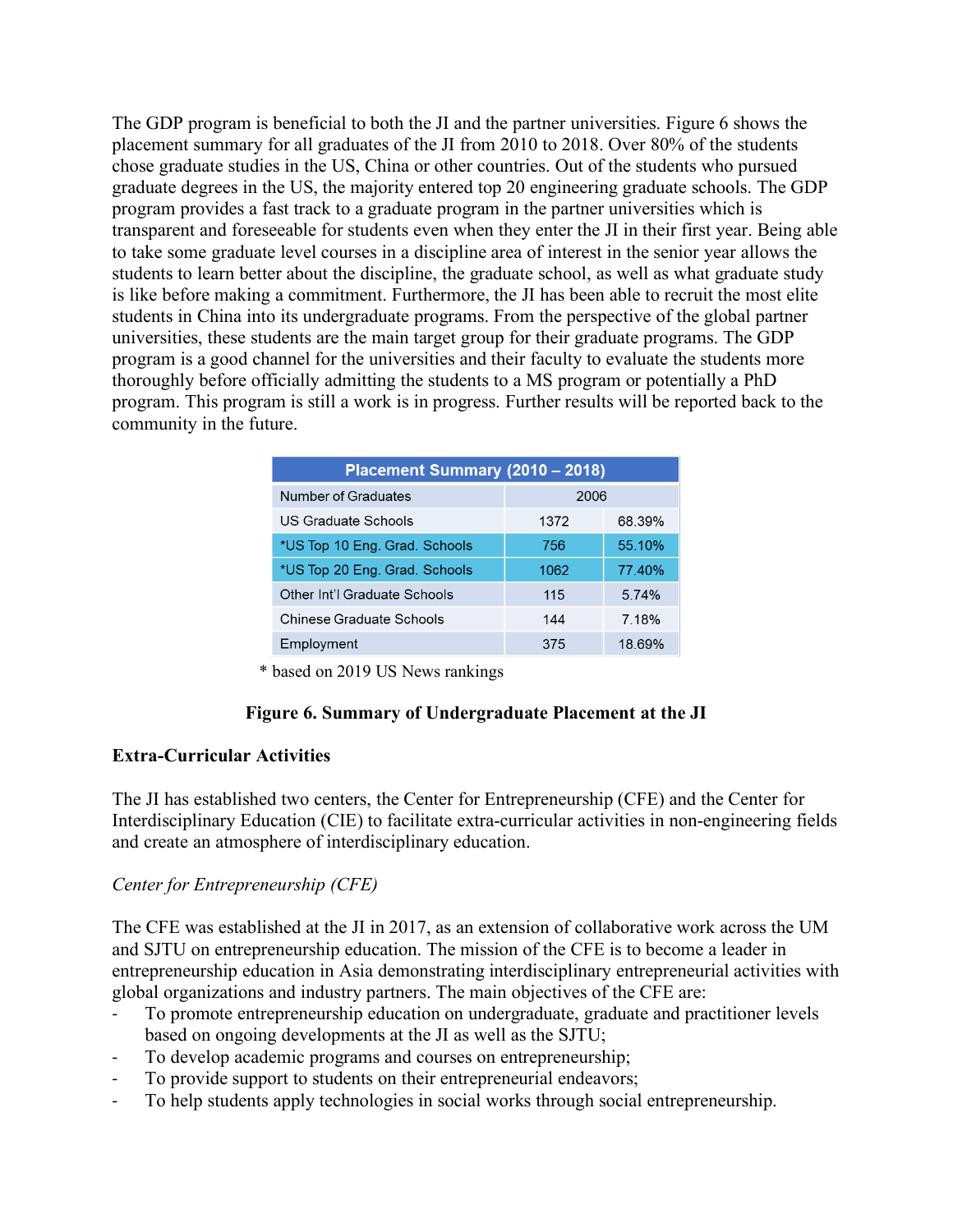Entrepreneurial education at the JI is focused on equipping students with the ability to understand the business needs in bringing a given technology to the society in the form a product or service. In addition to the technical skills, students need to understand the business aspect of issues from the perspectives of start-up companies (entrepreneurs) as well as of established businesses (intrapreneurs). The extra-curricular activities organized by the CFE include:

- "Meet the Entrepreneurs" Talk Series
- Entrepreneurship Competition
- Entrepreneurship Week
- Interdisciplinary Social Outreach Projects

It has been reported that socially engaged engineers have comparable engineering competence while showing broader interests and motivations and have a stronger desire to do good and help others as a motivator to study engineering [9]. Therefore, one year after establishment of the CFE, we decided to build the strength of the CFE around Technology Entrepreneurship for Sustainable Development (TESD), i.e. amplifying the social benefit of technology through entrepreneurial effort in a sustainable manner. This strategy brings together technical education, business perspectives, and social awareness. As an example, the CFE was successful in launching the Bangladesh Challenge project (funded jointly by SJTU and partners) in 2018. A CFE faculty member led a group of 12 students with various disciplinary backgrounds (mechanical, electrical, computer, biomedical, media, and physics) and practicing Chinese entrepreneurs (JI alumni) to Bangladesh in January 2019. The students were selected from the JI and other schools of the SJTU. The objective of the project was to re-examine the social impact of certain technology based on existing research projects on mobile health. Students produced two documentary films, one on the technology for social good, and another on the problems that they were able to bring back and brainstorm solutions for in consultation with local partners (Yunus Center, University of Dhaka, ICDDRB, and others). The project progress has been well received by the students as well as by the societies in Bangladesh and China. The CFE Bangladesh team has now been expanded to include faculty from all disciplines of JI to undertake real life Technology for Society projects in Bangladesh by JI and SJTU students.

#### *Center for Interdisciplinary Education*

To explicitly emphasize the importance of interdisciplinary education and to further enrich interdisciplinary activities outside the classroom in the JI, a Center for Interdisciplinary Education (CIE) was established in 2018. The CIE serves the interests and efforts of faculty and students in all fields, especially non-engineering fields. It brings educational resources to encourage and sponsor interdisciplinary initiatives in the JI. So far, the CIE has organized a series of talks in corporate management, venture investment, art and design, branding and art, and environment change. Perhaps surprisingly, the presentation series attracted a lot of students from other schools of the university and served as a platform for the JI students to exchange ideas with students from these schools. This has only enhanced the spirit and sense of purpose of the CIE.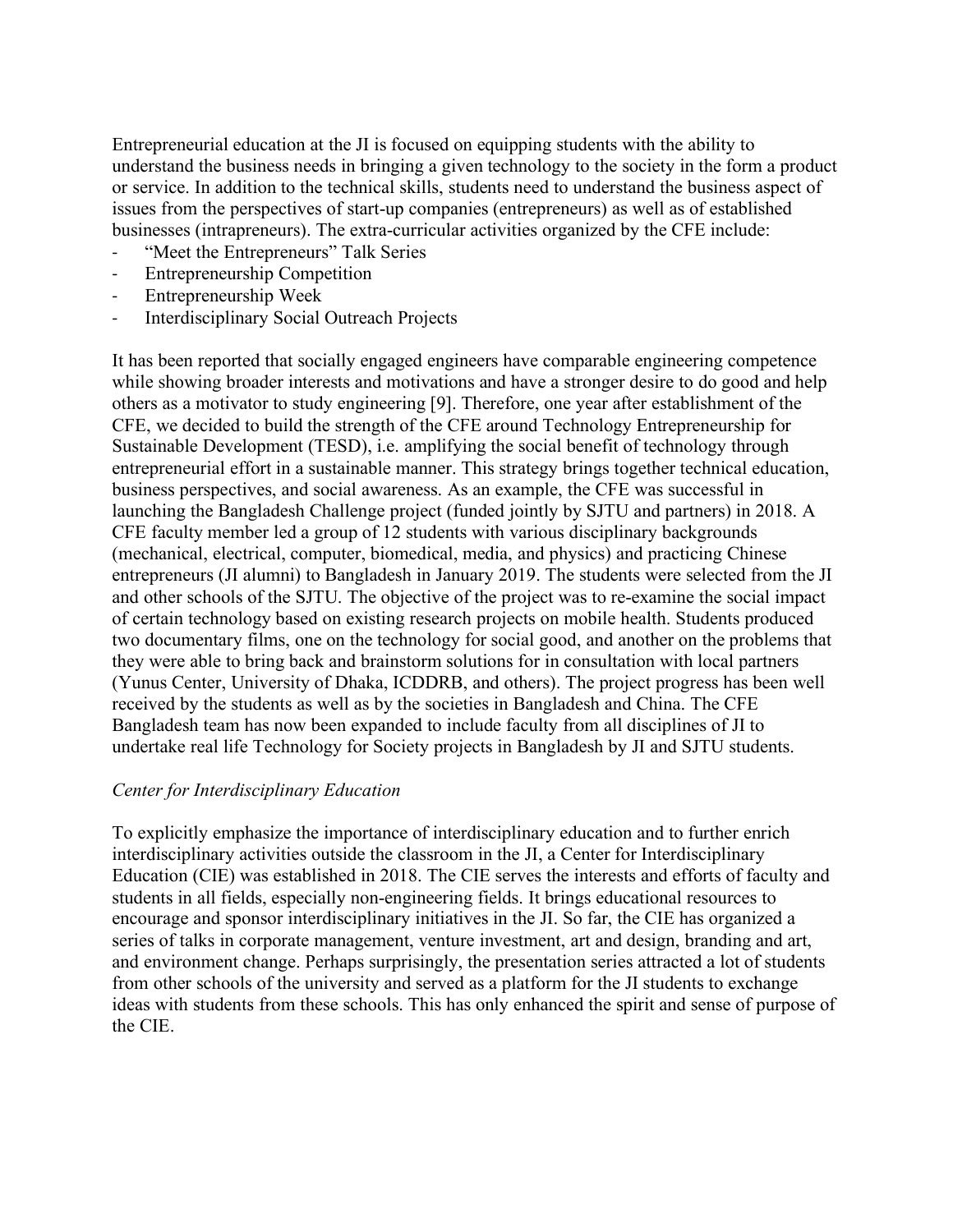#### **Student Placement and Conclusion**

So far, a 100% of undergraduate placement has been maintained at the JI. Figure 6 shows the undergraduate placement for the class of 2010 (first class of graduates) to the class of 2018. Over 80% of the students chose graduate studies in the US, China or other countries. Out of the students who pursued graduate degrees in the US, the majority entered top 20 engineering graduate schools, as shown in Figure 7. Over 18% (totaling 375) of the undergraduate students totaling 375 students from 2010 to 2018 chose to commence work in industry directly after their graduation from the JI. Figure 8 shows the distribution of the industries these students went to.

These statistics illustrate the competence of our graduates no matter where they were placed after they graduated from the JI. We are not trying to demonstrate the direct correlation between the student competence and our effort in interdisciplinary education. But the placement statistics show that our attempts in interdisciplinary education in the forms of curricular development, creative degree programs, and extra-curricular activities at least have not jeopardized the outcomes of engineering training.

| Ranking* | <b>US Graduate Engineering School</b>           | No.            |
|----------|-------------------------------------------------|----------------|
| #1       | <b>Massachusetts Institute of Technology</b>    | 10             |
| #2       | <b>Stanford University</b>                      | 46             |
| #3       | <b>University of California Berkley</b>         | 41             |
| #4       | <b>California Institute of Technology</b>       | $\overline{2}$ |
| #4       | University of Michigan-Ann Arbor                | 509            |
| #6       | <b>Carnegie Mellon University</b>               | 72             |
| #7       | <b>Purdue University-West Lafayette</b>         | 14             |
| #8       | <b>Georgia Institute of Technology</b>          | 34             |
| #9       | University of Illinois-Urbana-Champaign         | 23             |
| #10      | <b>University of Southern California</b>        | 92             |
| #10      | <b>University of Texas-Austin</b>               | 16             |
| #12      | <b>Columbia University</b>                      | 60             |
| #12      | <b>Texas A&amp;M University-College Station</b> | 14             |
| #12      | <b>University of California-San Diego</b>       | 48             |
| #15      | <b>Cornell University</b>                       | 21             |
| #16      | <b>University of California-Los Angeles</b>     | 31             |
| #17      | <b>Princeton University</b>                     | 8              |
| #18      | <b>Johns Hopkins University</b>                 | 8              |
| #18      | University of Pennsylvania                      | 28             |
| #20      | <b>Northwestern University</b>                  | $\overline{7}$ |
| #20      | <b>University of Wisconsin-Madison</b>          | 3              |

\* Based on 2019 US News Graduate Engineering Schools Ranking

**Figure 7. Number of students that entered top 20 engineering graduate schools in the US**